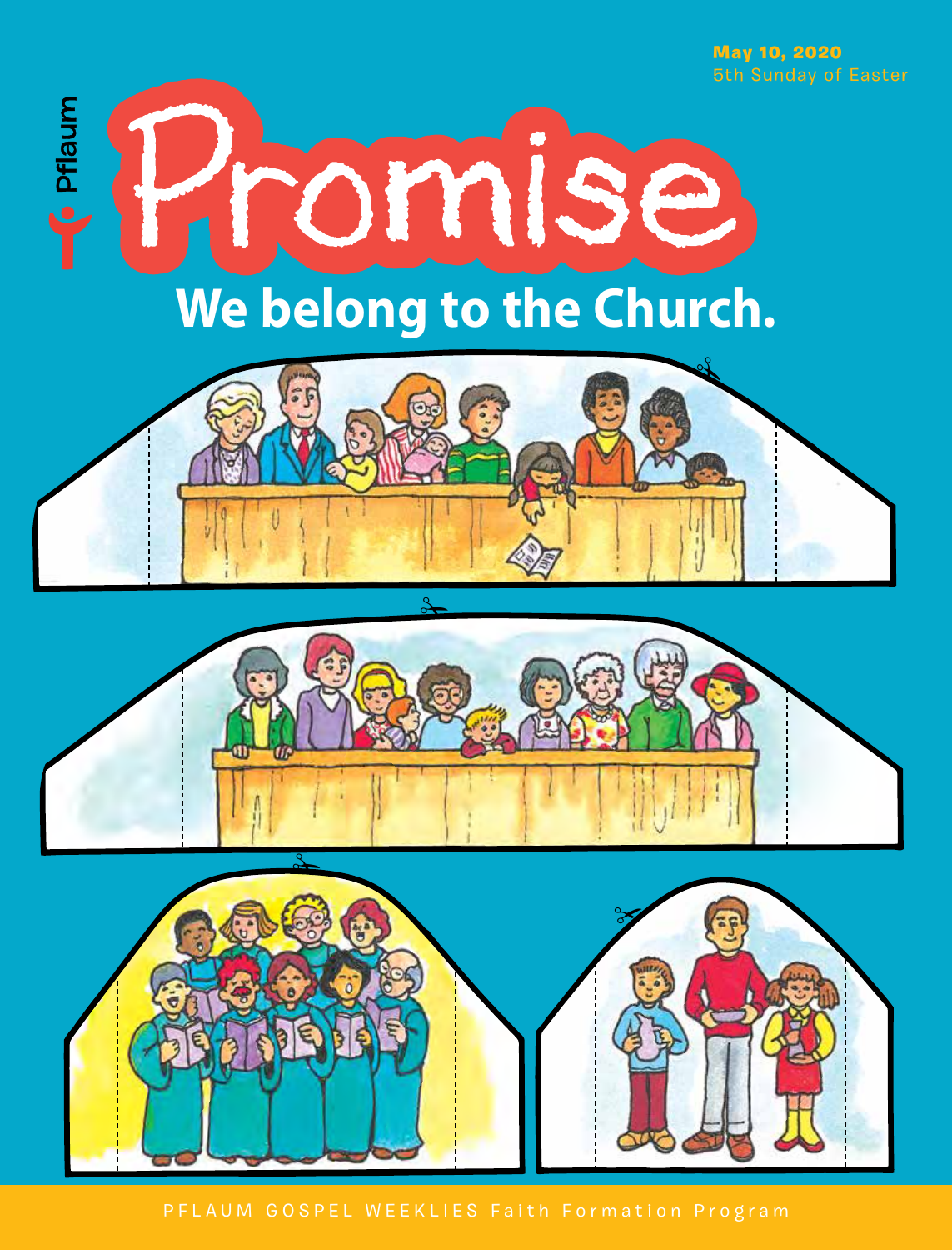## **Create a Church**

**This entire issue of** *Promise* **will be used to create a church for play. Pages 3 and 4 form a backdrop for the church assembly. Cut out all the people on the heavy black cutting lines. Fold back the sides of these drawings to make them stand. Arrange the backdrop and people to form the church community.**





**In class or at home, go to page 30 in the Catechism handbook to learn a Short Prayer of Love.** 

## Family Prayer

Jesus, we want to trust you in all things. Give us the courage to ask you for what we need. Amen.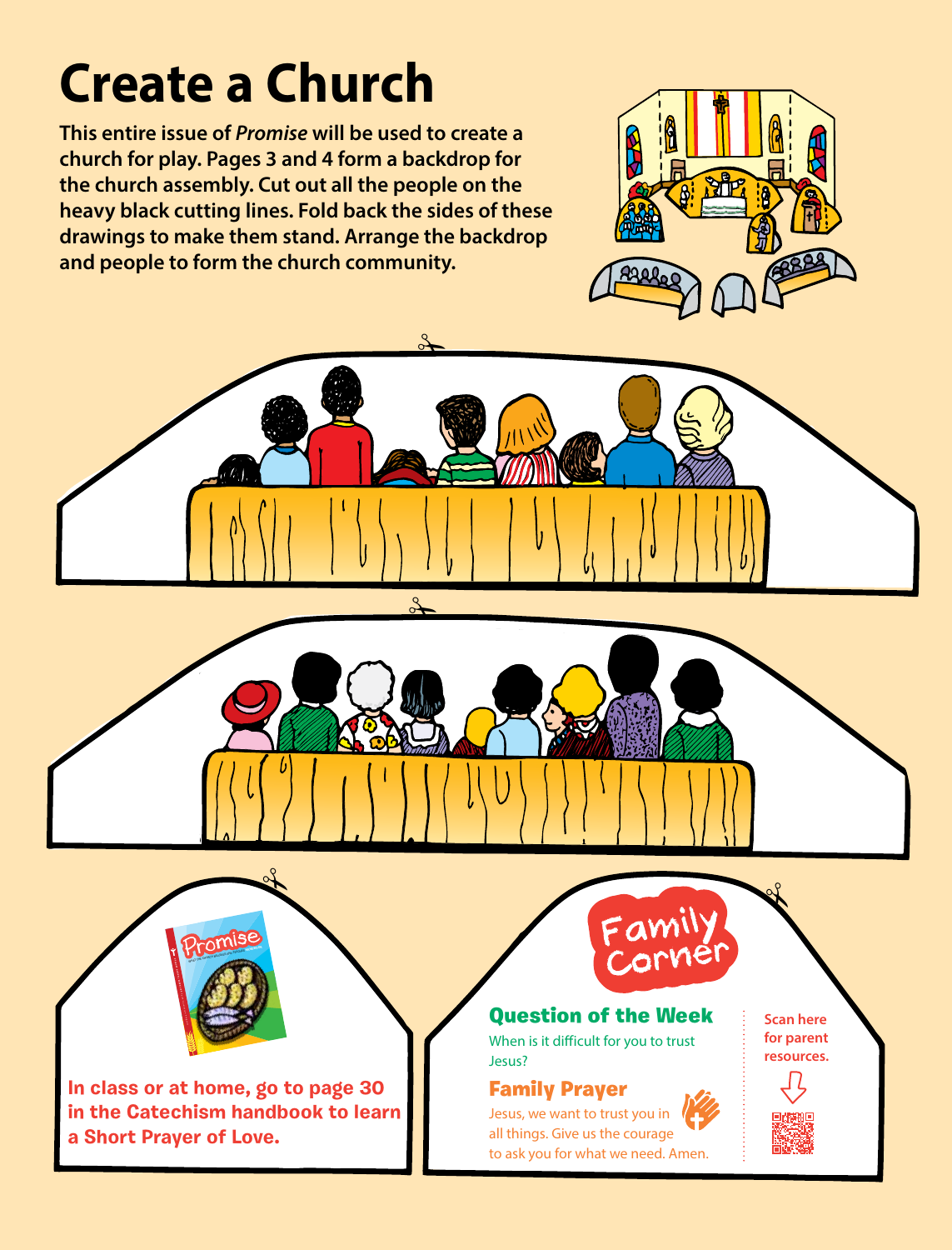

*PROMIS*E copyright © 2020 by Plaum Publishing Group, a division of Bec, apposite by the Assumption. Publisher: David Dziens, Editor: Joan McKamey; Designer: Cassandra Waung.<br>Printed in the USA Material in this isse may no Printed in the USA. Material in this issue may not be reproduced in whole or in part in any form or format without special permission from the publisher. Art: Ansgar Holmberg, CSJ. *PROMISE* copyright © 2020 by Pflaum Publishing Group, a division of Bayard, Inc., sponsored by the Augustinians of the Assumption. Publisher: David Dziena; Editor: Joan McKamey; Designer: Cassandra Waung.

Bayard supports Pope Franciss call to care for our common home. Please share your copy of PROMISE with a friend or recycle it properly. Thank you. Bayard supports Pope Francis's call to care for our common home. Please share your copy of *PROMISE* with a friend or recycle it properly. Thank you.